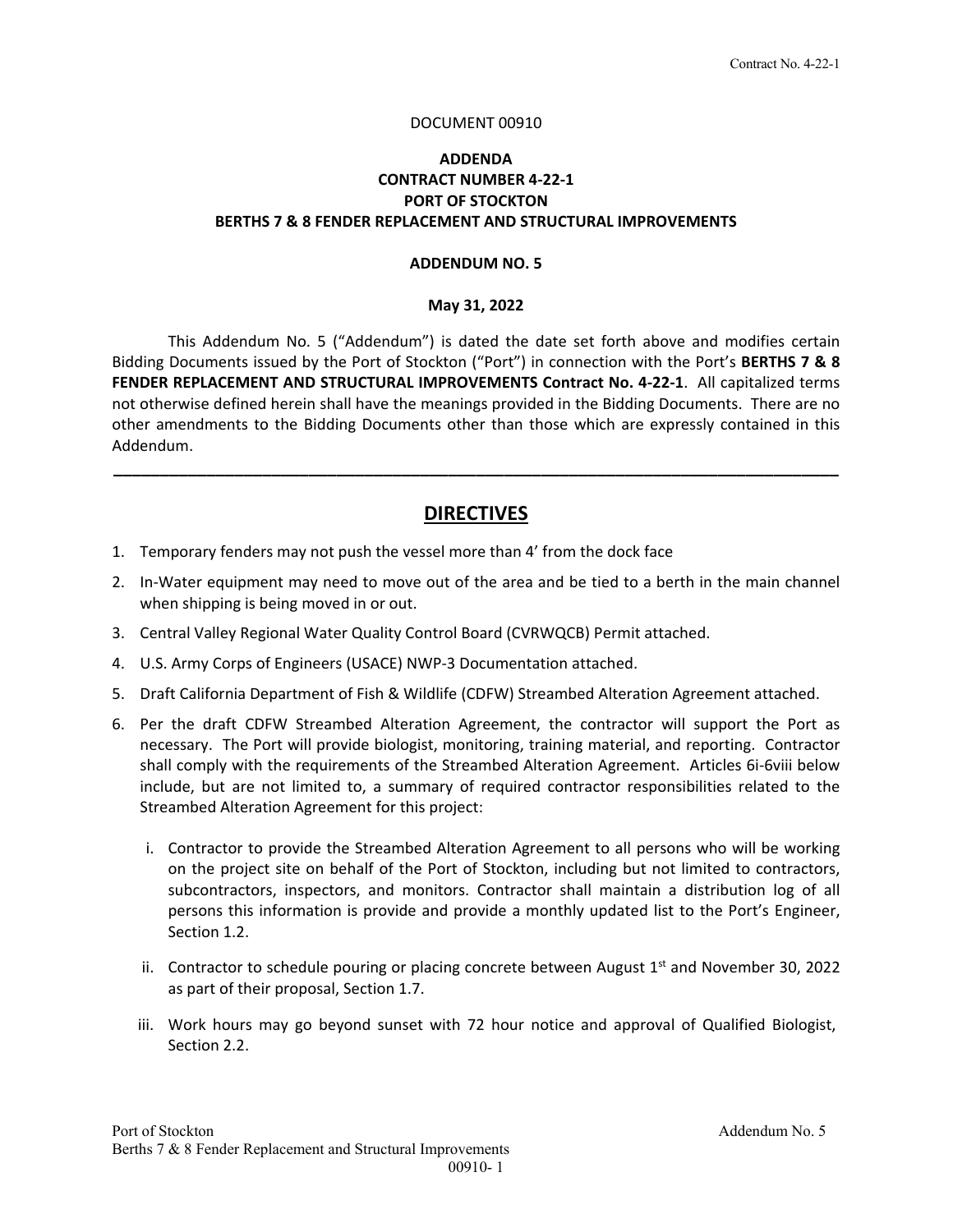- iv. Work area shall be prepared for rain when rain is expected to be over 0.1 inch in 24 hours with 72 hours of notice, and allow for a dry out period of 48 hours if rain is over 0.25 inch in 24‐hour period, Section 2.3. Delay will be tracked as a non‐compensable delay time extension.
- v. To avoid snake ensnaring, no synthetic [e.g. plastic or nylon] monofilament netting or cross joints in the netting may be used for BMPs. Section 2.20.
- vi. Temporary fence and containment will be placed behind 1 row with 2 high sand bags 60 linear feet from the dock edge. Section 2.22. Equipment fueling will have proper containment and or be 300 feet from a DI and or river.
- vii. Contractor to cover poured concrete with plastic for 28 days after placement to protect concrete from rain water entering and exiting fresh concrete leaching into river. Sand bags shall also be placed in two tall 20' radius rings around each bollard or cleat to make a water tight dock from curb face to curb face around cleat and at ends to building. Section 2.31 [explanation and direction to add in two rows of sand bags].
- viii. Concrete wash out to be placed more than 100 feet from a DI or river, concrete truck drippings will be cleaned up after truck if occur. Section 2.31.4 wash out area will be made available by Port.
- 7. CVRWQCB permit: Contractor will support Port as necessary.
	- i. Port will sample water quality, contractor to comply with the clean water act section 401 permit information for this project.
- 8. USACE 2021 Nationwide Permit: Contractor responsible to follow permit requirements. Contractor will support Port as necessary. Port to perform testing and reporting to the agencies as necessary.

# **ATTACHMENTS**

**\_\_\_\_\_\_\_\_\_\_\_\_\_\_\_\_\_\_\_\_\_\_\_\_\_\_\_\_\_\_\_\_\_\_\_\_\_\_\_\_\_\_\_\_\_\_\_\_\_\_\_\_\_\_\_\_\_\_\_\_\_\_\_\_\_\_\_\_\_\_\_\_\_\_\_\_\_\_\_\_\_**

**\_\_\_\_\_\_\_\_\_\_\_\_\_\_\_\_\_\_\_\_\_\_\_\_\_\_\_\_\_\_\_\_\_\_\_\_\_\_\_\_\_\_\_\_\_\_\_\_\_\_\_\_\_\_\_\_\_\_\_\_\_\_\_\_\_\_\_\_\_\_\_\_\_\_\_\_\_\_\_\_\_**

- A. Per Directive #3, CVRWQCB permit
- B. Per Directive #4, USACE NWP‐3
- C. Per Directive #5, Draft CDFW Streambed Alteration Agreement